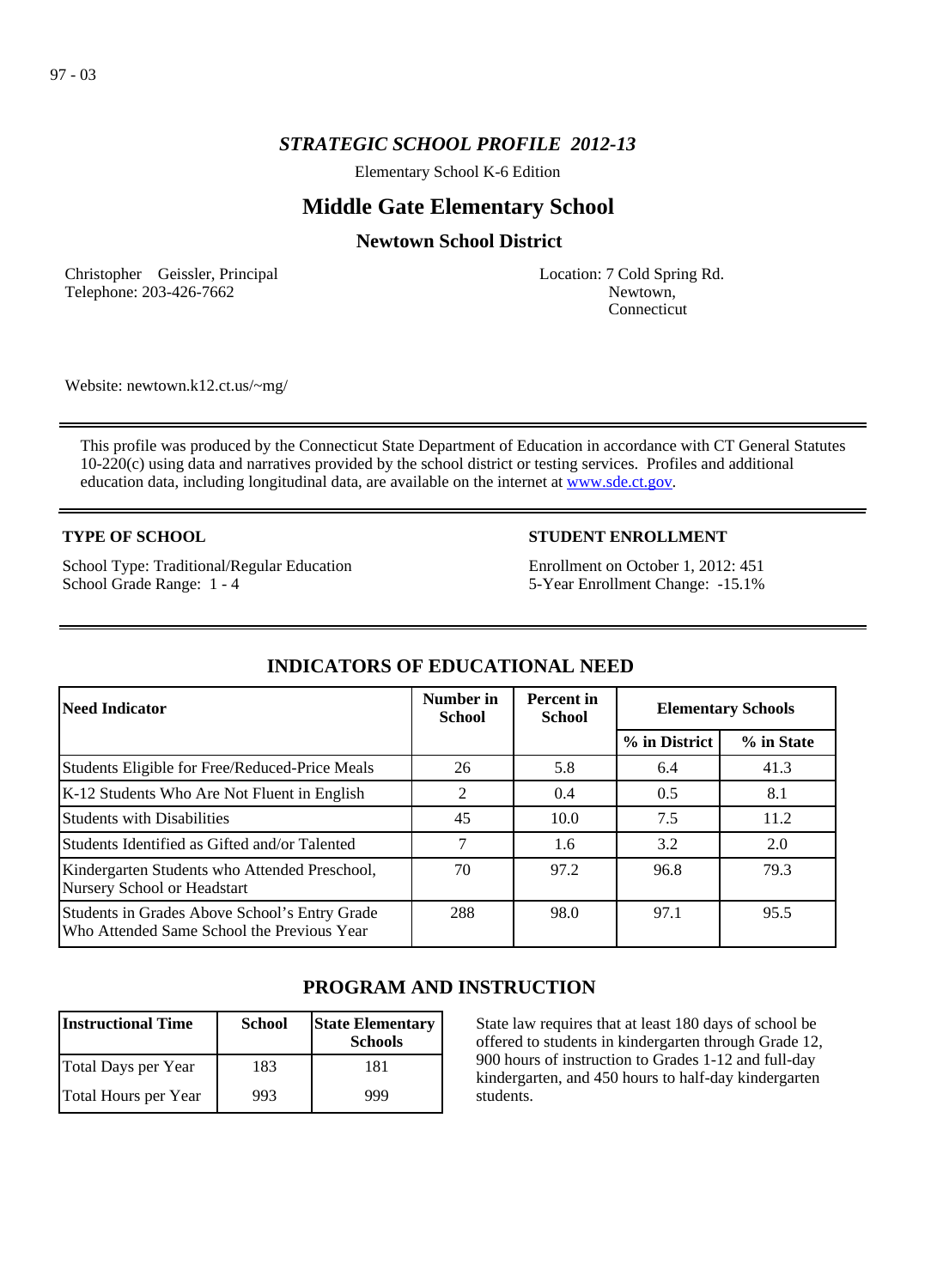| <b>Average Class Size</b> | <b>School</b> | <b>District</b> | <b>State</b> |
|---------------------------|---------------|-----------------|--------------|
| Kindergarten              | 14.4          | 14.9            | 18.9         |
| Grade 2                   | 17.2          | 17.8            | 19.8         |
| Grade 5                   | N/A           | N/A             | N/A          |

**Required Hours of Instruction Per Year in Selected Subject Areas Grade 2 School School State** 

Art 26 26 32 Computer Education 20 16 English Language Arts 550 550 485 Health 17 17 17 Library Media Skills 22 20 Mathematics 212 200 Music  $22$  32 Physical Education 50 50 39 Science 74 Social Studies 69 World Languages and the contract of the 10 and 10 and 10 and 10 and 10 and 10 and 10 and 10 and 10 and 10 and 10 and 10 and 10 and 10 and 10 and 10 and 10 and 10 and 10 and 10 and 10 and 10 and 10 and 10 and 10 and 10 and

## **World Language**

Formal instruction (at least 1 hour per week) in a world language is not offered in this school.

#### **Lunch**

An average of 30 minutes is provided for lunch during full school days.

| <b>Special Programs</b>                                                                                                 | <b>School</b> | <b>Elementary Schools</b> |              |
|-------------------------------------------------------------------------------------------------------------------------|---------------|---------------------------|--------------|
|                                                                                                                         |               | <b>District</b>           | <b>State</b> |
| % of K-12 Students in Bilingual Education Program or<br>Receiving English as a Second Language Services                 | 0.4           | 0.5                       | 8.1          |
| % of Identified Gifted and/or Talented Students Who Received<br><b>Services</b>                                         | 100.0         | 100.0                     | 79.5         |
| % of Special Education Students Attending This School Who<br>Spent Over 79% of Their Time with Their Non-Disabled Peers | 93.3          | 86.3                      | 79.2         |

### **LIBRARY AND COMPUTERS**

Free on-line access to periodicals, newspapers, and other resources is available to all Connecticut schools through the Connecticut Digital Library at www.iconn.org.

| <b>Instructional Computers and Library</b><br><b>Materials</b> | <b>School</b> | <b>Elementary Schools</b> |              |
|----------------------------------------------------------------|---------------|---------------------------|--------------|
|                                                                |               | <b>District</b>           | <b>State</b> |
| # of Students Per Computer                                     | 4.1           | 3.4                       | 2.7          |
| % of Computers with Internet Access                            | 100.0         | 100.0                     | 98.1         |
| % of Computers that are High or Moderate<br>Power              | 100.0         | 100.0                     | 93.5         |
| # of Print Volumes Per Student*                                | 56.7          | 40.5                      | 29.7         |
| # of Print Periodical Subscriptions                            | 20            | 22                        | 10           |

\*Because a certain number of volumes are needed for a library of adequate breadth and depth, a small school may need a higher number of volumes per student.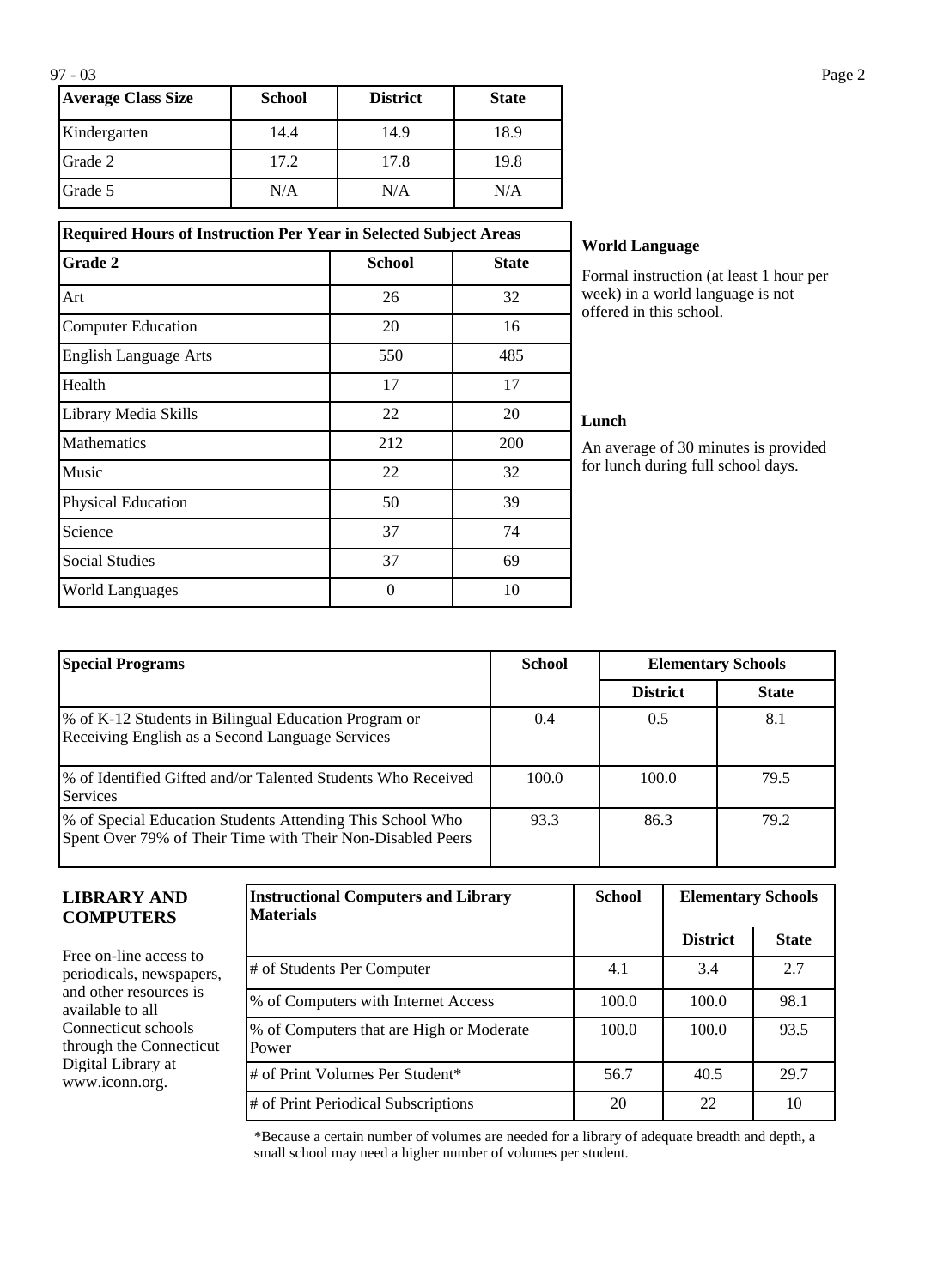97 - 03 Page 3

## **SCHOOL STAFF**

|                                                       | <b>Full-Time Equivalent Count of School Staff</b>                               |       | In the full-time                   |
|-------------------------------------------------------|---------------------------------------------------------------------------------|-------|------------------------------------|
| General Education:<br><b>Teachers and Instructors</b> |                                                                                 | 27.11 | equivalent count,<br>staff members |
|                                                       | Paraprofessional Instructional Assistants                                       | 5.60  | working part-time                  |
| Special Education:                                    | <b>Teachers and Instructors</b>                                                 | 3.00  | in the school are                  |
|                                                       | Paraprofessional Instructional Assistants                                       | 6.80  | counted as a<br>fraction of        |
|                                                       | Library/Media Specialists and/or Assistants                                     | 1.60  | full-time. For                     |
| Administrators, Coordinators, and Department Chairs   |                                                                                 | 1.00  | example, a teacher                 |
|                                                       | Instructional Specialists Who Support Teachers (e.g., subject area specialists) | 3.50  | who works<br>half-time in a        |
|                                                       | Counselors, Social Workers, and School Psychologists                            | 1.00  | school contributes                 |
| <b>School Nurses</b>                                  |                                                                                 | 1.10  | $0.50$ to the                      |
|                                                       | Other Staff Providing Non-Instructional Services and Support                    | 11.90 | school's staff<br>count.           |

| <b>Teachers and Instructors</b>                                                  | <b>School</b> | <b>Elementary Schools</b> |              |
|----------------------------------------------------------------------------------|---------------|---------------------------|--------------|
|                                                                                  |               | <b>District</b>           | <b>State</b> |
| Average Number of Years of Experience in Education                               | 10.7          | 14.0                      | 13.7         |
| % with Master's Degree or Above                                                  | 82.4          | 91.1                      | 81.8         |
| Attendance, 2011-12: Average # of Days Absent Due to Illness or<br>Personal Time | 5.6           | 9.0                       | 9.1          |
| <sup>9</sup> % Assigned to Same School the Previous Year                         | 82.4          | 88.3                      | 84.2         |

#### **HOME AND SCHOOL COMMUNICATION AND SUPPORT**

**Teacher E-Mail Addresses:** All teachers at this school have been issued e-mail addresses. **Online Homework Information:** A portion of the school website is devoted to homepages.

The following narrative about how this school promotes and supports parental involvement was submitted by this school.

Our commitment to encouraging and supporting family involvement takes many forms. The PTA at Middle Gate is a dedicated and involved group of parents and teachers who work together to provide outstanding educational experiences for our students. The Middle Gate PTA sends a-monthly newsletter and the principal sends out e-messages to keep families informed. The PTA supported our literacy initiative through a generous donation to improve our Goldmine Library, Reading Center, and classroom libraries. They coordinated reading challenges and provided feedback on the draft of our Literacy Action Plan (created by our Literacy Team). In addition, Middle Gate School and the PTA launched book clubs for children in grades three and four. Several parents and staff members coordinated and ran these voluntary book clubs for our children. Our PTA Cultural Arts committee provides monthly cultural experiences for our children that promote the arts and encourage the celebration of diversity while meeting the curriculum standards. Our PTA continued to support the GeoKids Initiative, which helped children learn about US and world geography. Parents also volunteered to run the Junior Master Gardener Program. Through this program our children learn about plants and nutrition in our outdoor classroom. Middle Gate Loves to Read Week included a "One School, One Read" and a Family Literacy Night filled with activities, crafts, and games related to reading. Parents volunteer in classrooms to provide language arts support and math skill practice. Additionally, parent volunteers assisted in the Library Media Center, "Super Star Math" enrichment program, and in Science Lab lessons. Our school website, with teacher web pages, supports parents in their quest to help their children succeed academically and socially. Activities such as the annual Father/Child Pancake Breakfast, which is attended by more than six hundred people, Muffins with Mom, Grade 3 Family Math/Science Night, Middle Gate Madness, and evenings such as "What's under the microscope night?" encourage the participation of dads, moms, and extended family members in their children's education. Our parents are participants in the Principal's Coffee, a forum in which they can openly discuss concerns, suggestions, and/or successes. Topics of interest and school/district initiatives are also presented and discussed in this setting.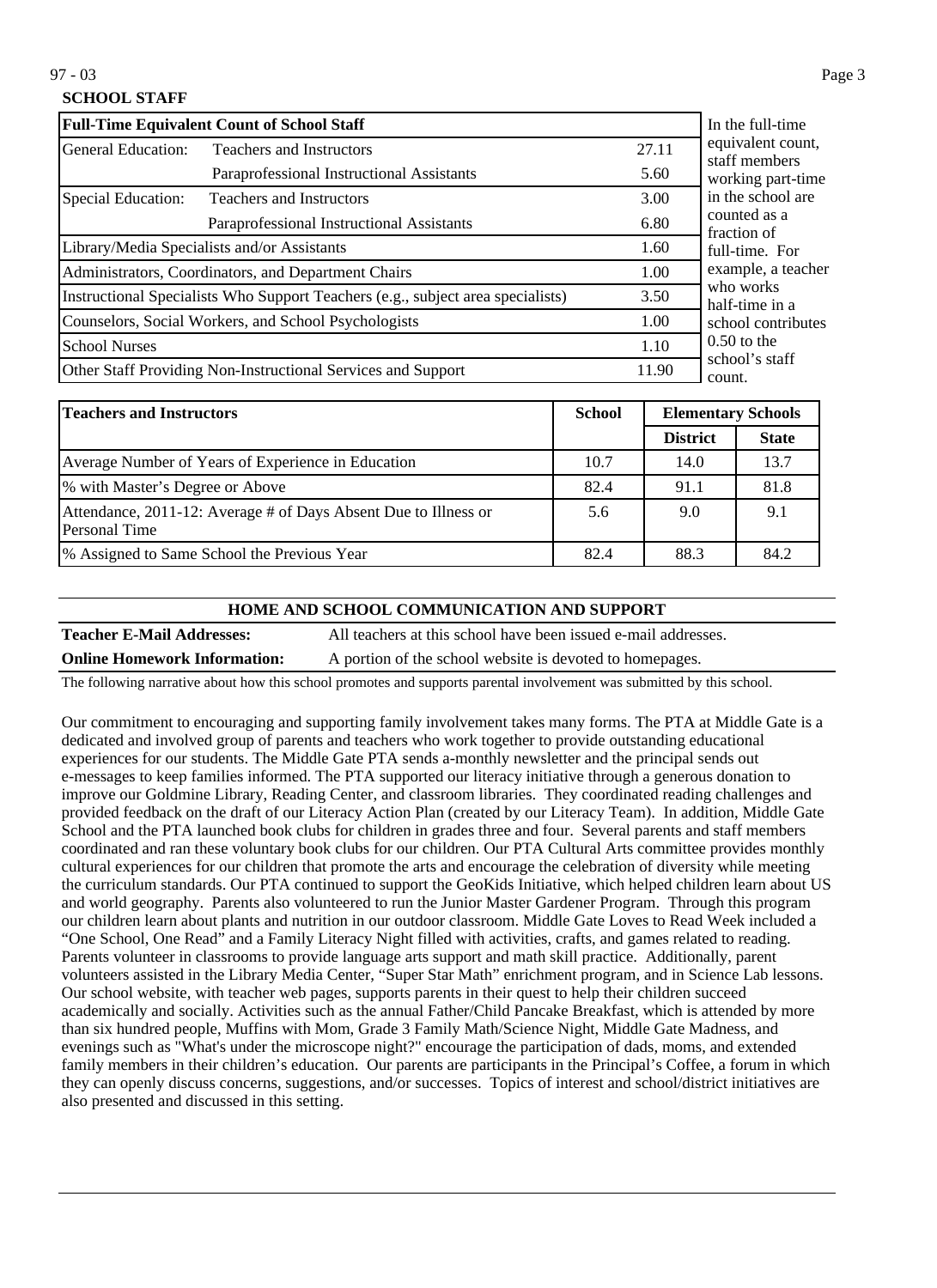| <b>Student Race/Ethnicity</b>                            |     |      |  |  |  |  |
|----------------------------------------------------------|-----|------|--|--|--|--|
| <b>Race/Ethnicity</b><br><b>Number</b><br><b>Percent</b> |     |      |  |  |  |  |
| American Indian                                          |     | 0.0  |  |  |  |  |
| Asian American                                           | 17  | 3.8  |  |  |  |  |
| <b>Black</b>                                             | 5   | 1.1  |  |  |  |  |
| Hispanic                                                 | 23  | 5.1  |  |  |  |  |
| Pacific Islander                                         | 0   | 0.0  |  |  |  |  |
| White                                                    | 390 | 86.5 |  |  |  |  |
| Two or more races                                        | 16  | 3.5  |  |  |  |  |
| <b>Total Minority</b>                                    | 61  | 13.5 |  |  |  |  |

## **SCHOOL DIVERSITY**

### 0.0% **Percent of Minority Professional Staff:**

#### **Non-English Home Language :**

2.7% of this school's students (excluding prekindergarten students) come from homes where English is not the primary language.The number of non-English home languages is 9.

### **EFFORTS TO REDUCE RACIAL, ETHNIC AND ECONOMIC ISOLATION**

Below is the description submitted by this school of how it provides educational opportunities for its students to interact with students and teachers from diverse racial, ethnic, and economic backgrounds.

Middle Gate School works to provide a program of study to increase student awareness of diversity and cultures other than our own. The Respect, Responsibility and Celebration of Diversity (RRD) Committee was created as a sub-committee of the Middle Gate School Leadership Council. Students discuss and participate in strengthening the connections that students have to school and to each other, and students discuss sensitive issues dealing with the underrepresented populations at Middle Gate. Monthly themes focusing on respect, responsibility, kindness and caring, sincerity and honesty, and cooperation and sharing are addressed throughout the year. Themes focus on diversity of race and religion, cultural and ethnic differences, and differences which relate to ability, and viewpoints. Our students meet in Community Circle to further develop traits including trustworthiness, empathy, and perseverance. In morning meetings, class activities and through school-wide initiatives, students practice actions related to the monthly theme to reinforce desired behaviors. Our Safe School Climate Committee meets regularly, analyzes survey results and staff feedback/suggestions, coordinates activities, and collaborates with others to foster a caring environment. Our school has become associated with the Ben's Bells program and incorporated elements within our school's approach to promoting kindness. In addition, teachers implement lessons based on cultural themes. Units of study that recognize the differences between cultures are promoted in all classrooms. This year, fourth grade students participated in an experience focused on Nigerian culture which was organized by a former Middle Gate student. Assemblies are purposefully chosen to foster an appreciation of differences. Before and after school language classes are available in French and Spanish. Rosetta Stone software is available in English, Spanish and Mandarin Chinese. At Middle Gate School, we celebrate the diversity present in our American culture, learning from one another and appreciating our differences.

| <b>Physical Fitness:</b> %<br><b>Reaching Health Standard</b><br>on All Four Tests* | <b>School</b> | <b>District</b> | <b>State</b> | % of Schools in State with<br><b>Equal or Lower Percent</b><br><b>Reaching Standard</b> |
|-------------------------------------------------------------------------------------|---------------|-----------------|--------------|-----------------------------------------------------------------------------------------|
| IGrade 4                                                                            | 73.9          | 76.6            | 52.0         | 87.9                                                                                    |
| Grade 6                                                                             | N/A           | N/A             | N/A          | N/A                                                                                     |

# **STUDENT PERFORMANCE AND BEHAVIOR**

\*Includes tests for flexibility, abdominal strength and endurance, upper-body strength and aerobic endurance.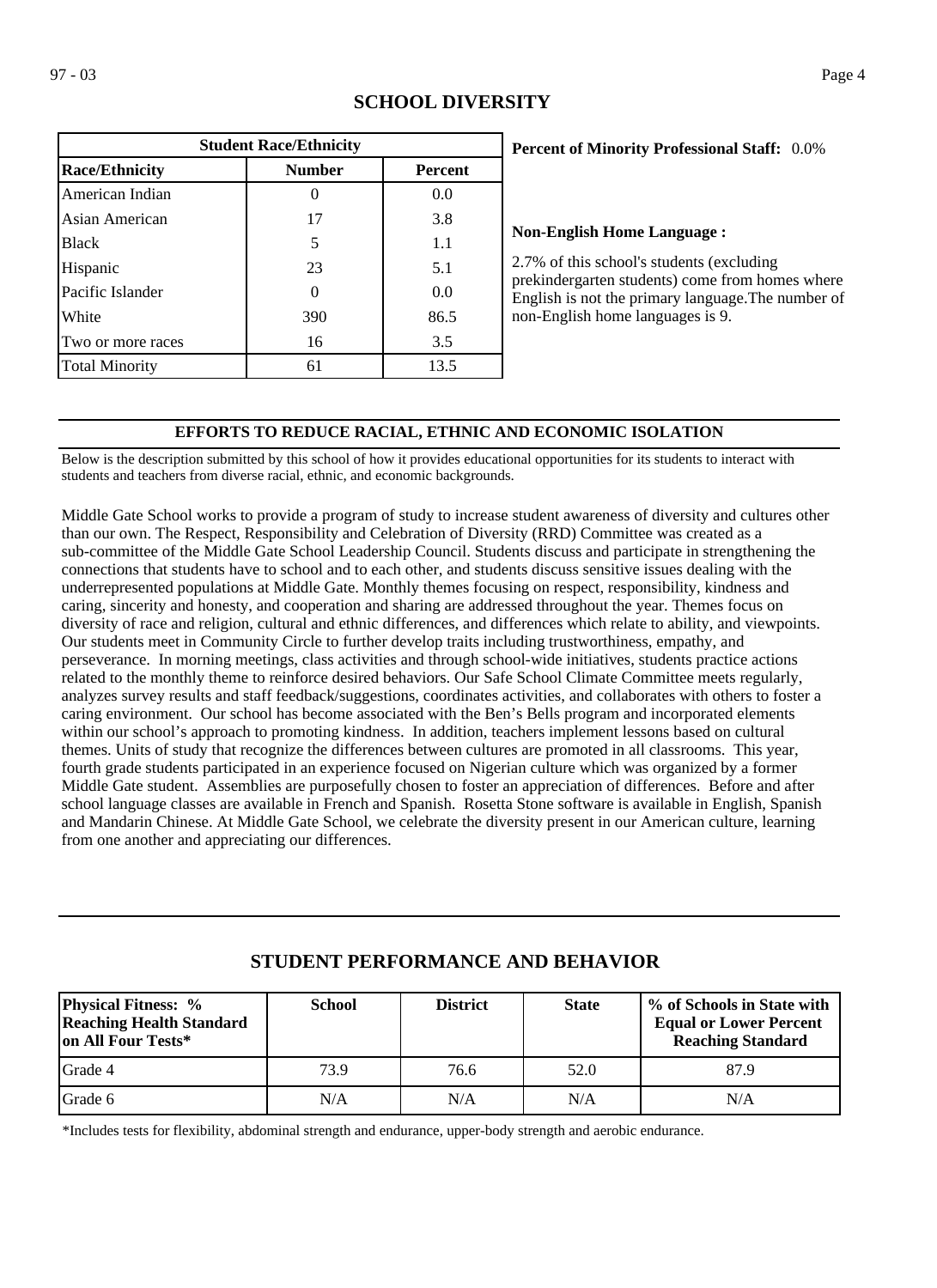| <b>Grade and CMT Subject</b><br>Area | <b>School</b> | <b>District</b> | <b>State</b> | % of Schools in State<br>with Equal or Lower<br><b>Percent Meeting Goal</b> | These results reflect<br>the performance of<br>students with |
|--------------------------------------|---------------|-----------------|--------------|-----------------------------------------------------------------------------|--------------------------------------------------------------|
| Grade 3 Reading                      | N/A           | N/A             | N/A          | N/A                                                                         | scoreable tests who                                          |
| Writing                              | N/A           | N/A             | N/A          | N/A                                                                         | were enrolled in the<br>district at the time of              |
| <b>Mathematics</b>                   | N/A           | N/A             | N/A          | N/A                                                                         | testing, regardless of                                       |
| Grade 4<br>Reading                   | N/A           | N/A             | N/A          | N/A                                                                         | the length of time                                           |
| Writing                              | N/A           | N/A             | N/A          | N/A                                                                         | they were enrolled in<br>the district. Results               |
| <b>Mathematics</b>                   | N/A           | N/A             | N/A          | N/A                                                                         | for fewer than 20                                            |
| Grade 5<br>Reading                   | N/A           | N/A             | N/A          | N/A                                                                         | students are not                                             |
| Writing                              | N/A           | N/A             | N/A          | N/A                                                                         | presented.                                                   |
| <b>Mathematics</b>                   | N/A           | N/A             | N/A          | N/A                                                                         |                                                              |
| Science                              | N/A           | N/A             | N/A          | N/A                                                                         |                                                              |
| Grade 6 Reading                      | N/A           | N/A             | N/A          | N/A                                                                         |                                                              |
| Writing                              | N/A           | N/A             | N/A          | N/A                                                                         |                                                              |
| <b>Mathematics</b>                   | N/A           | N/A             | N/A          | N/A                                                                         |                                                              |

**Connecticut Mastery Test, Fourth Generation, % Meeting State Goal.** The Goal level is more demanding than the Proficient level, but not as high as the Advanced level, reported in the No Child Left Behind Report Cards.

For more detailed CMT results, go to **[www.ctreports](http://www.ctreports/)**.

To see the NCLB Report Card for this school, go to [www.sde.ct.gov](http://www.sde.ct.gov/) and click on "No Child Left Behind."

| Student Attendance      | School | <b>District Elementary Sch.</b> | <b>State Elementary Sch.</b> |
|-------------------------|--------|---------------------------------|------------------------------|
| 1% Present on October 1 | 96.5   |                                 | 96.5                         |

### **Disciplinary Offenses**

Disciplinary offenses committed by students include all serious offenses, offenses involving drugs, alcohol, or tobacco, and all incidents resulting in suspension or expulsion. In the 2011-12 school year. 1 Students was responsible for these incidents. These students represent 0.2% of the estimated number of students who attended this school at some point during the 2011-12 school year.

#### **Truancy**

During the 2011-12 school year, No students qualified as truant under state statute. As these counts rely on school-level policies regarding unexcused adsences, they are not comparable between schools.

| <b>Number of Incidents by Disciplinary Offense Category, 2011-12</b> |                             |                       |  |  |  |
|----------------------------------------------------------------------|-----------------------------|-----------------------|--|--|--|
| <b>Offense Category*</b>                                             | <b>Location of Incident</b> |                       |  |  |  |
|                                                                      | <b>School</b>               | <b>Other Location</b> |  |  |  |
| Violent Crimes Against Persons                                       | N/A                         | N/A                   |  |  |  |
| <b>Sexually Related Behavior</b>                                     | N/A                         | N/A                   |  |  |  |
| Personally Threatening Behavior                                      | N/A                         | N/A                   |  |  |  |
| Theft                                                                | N/A                         | N/A                   |  |  |  |
| Physical/Verbal Confrontation                                        | N/A                         | N/A                   |  |  |  |
| Fighting/Battery                                                     | N/A                         | N/A                   |  |  |  |
| <b>Property Damage</b>                                               | N/A                         | N/A                   |  |  |  |
| Weapons                                                              | N/A                         | N/A                   |  |  |  |
| Drugs/Alcohol/Tobacco                                                | N/A                         | N/A                   |  |  |  |
| <b>School Policy Violations</b>                                      | N/A                         | N/A                   |  |  |  |
| Total                                                                | 2                           | 0                     |  |  |  |

\* Counts by category may be suppressed to protect student privacy.